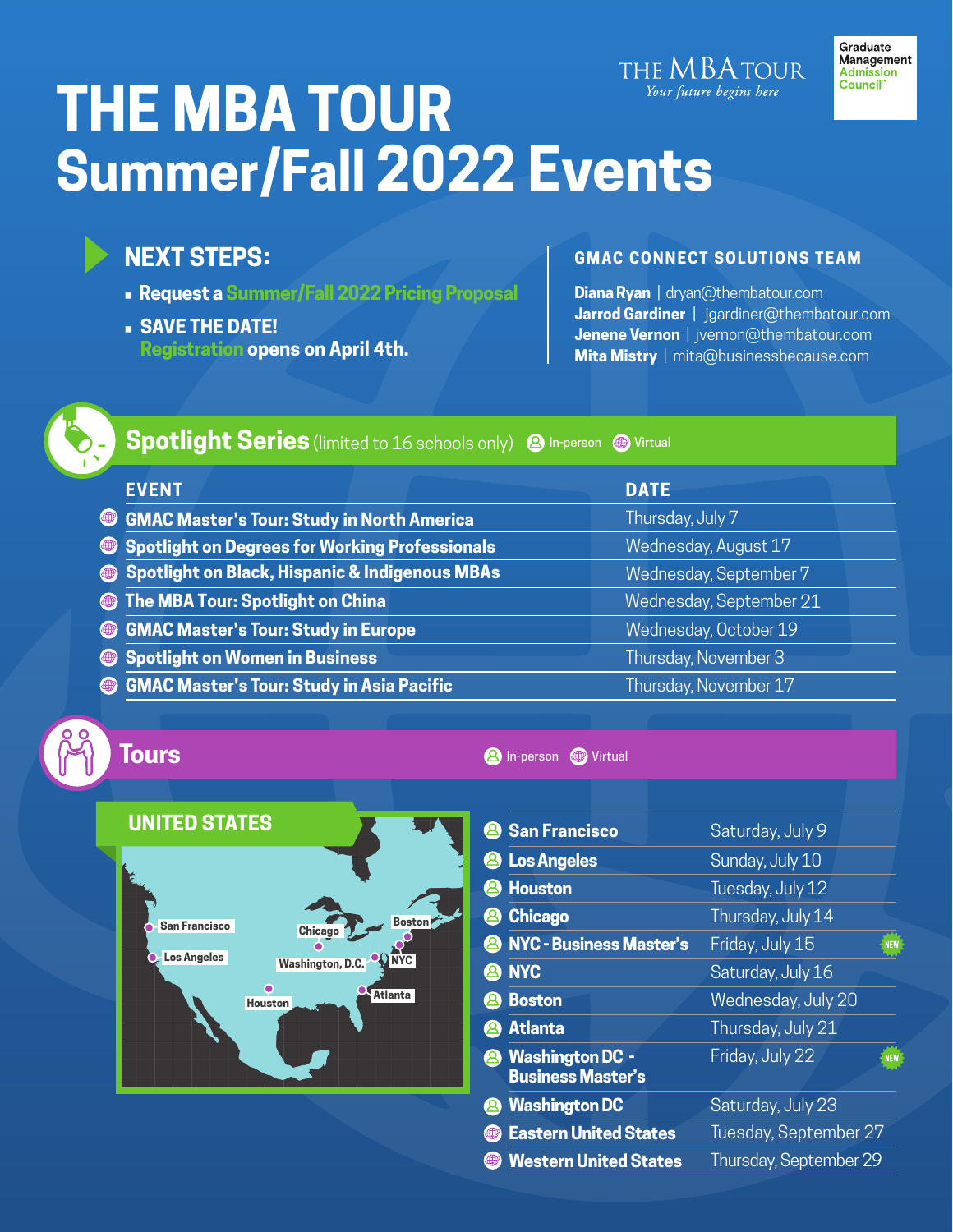## **THE MBA TOUR Summer/Fall 2022 Events**

# **Tours (cont.)**



### **2** In-person **C** Virtual

|   | <b>B</b> Hong Kong & Taiwan                |  | Tuesday, July 26    |
|---|--------------------------------------------|--|---------------------|
|   | <b>&amp; Korea &amp; Japan</b>             |  | Thursday, July 28   |
|   | <b>@</b> Australia &<br><b>New Zealand</b> |  | Wednesday, August 3 |
|   | <b>Status</b> Thailand & Vietnam           |  | Tuesday, August 16  |
|   | <b>Standarysia &amp; Singapore</b>         |  | Thursday, August 18 |
| 4 | <b>Indonesia</b>                           |  | Tuesday, August 23  |
| 4 | <b>Philippines</b>                         |  | Thursday, August 25 |
|   |                                            |  |                     |

| <b>LATIN AMERICA</b>                                                |           |
|---------------------------------------------------------------------|-----------|
| $\mathbf \cdot$<br><b>Mexico City</b><br><b>Bogotá</b><br>۵<br>Lima |           |
|                                                                     |           |
|                                                                     | São Paulo |
| <b>Santiago</b>                                                     |           |

| <b>Bogotá</b>              | Thursday, August 4  |  |
|----------------------------|---------------------|--|
| <sup>2</sup> São Paulo     | Saturday, August 6  |  |
| <sup>®</sup> Lima          | Tuesday, August 9   |  |
| <sup>2</sup> Santiago      | Thursday, August 11 |  |
| <sup>2</sup> Mexico City   | Saturday, August 13 |  |
| <b>&amp; Latin America</b> | Tuesday, October 4  |  |



|   | <sup>2</sup> Paris - Business Master's         | Friday, August 26<br><b>NEW</b> |
|---|------------------------------------------------|---------------------------------|
|   | <b>Paris</b>                                   | Saturday, August 27             |
| 2 | <b>Milan</b>                                   | Tuesday, August 30              |
|   | <sup>8</sup> Frankfurt                         | Thursday, September 1           |
|   | <b><sup>2</sup> London - Business Master's</b> | Friday, September 2             |
|   | <sup>2</sup> London                            | Saturday, September 3           |
| 4 | <b>Europe</b>                                  | Tuesday, October 11             |
|   |                                                |                                 |